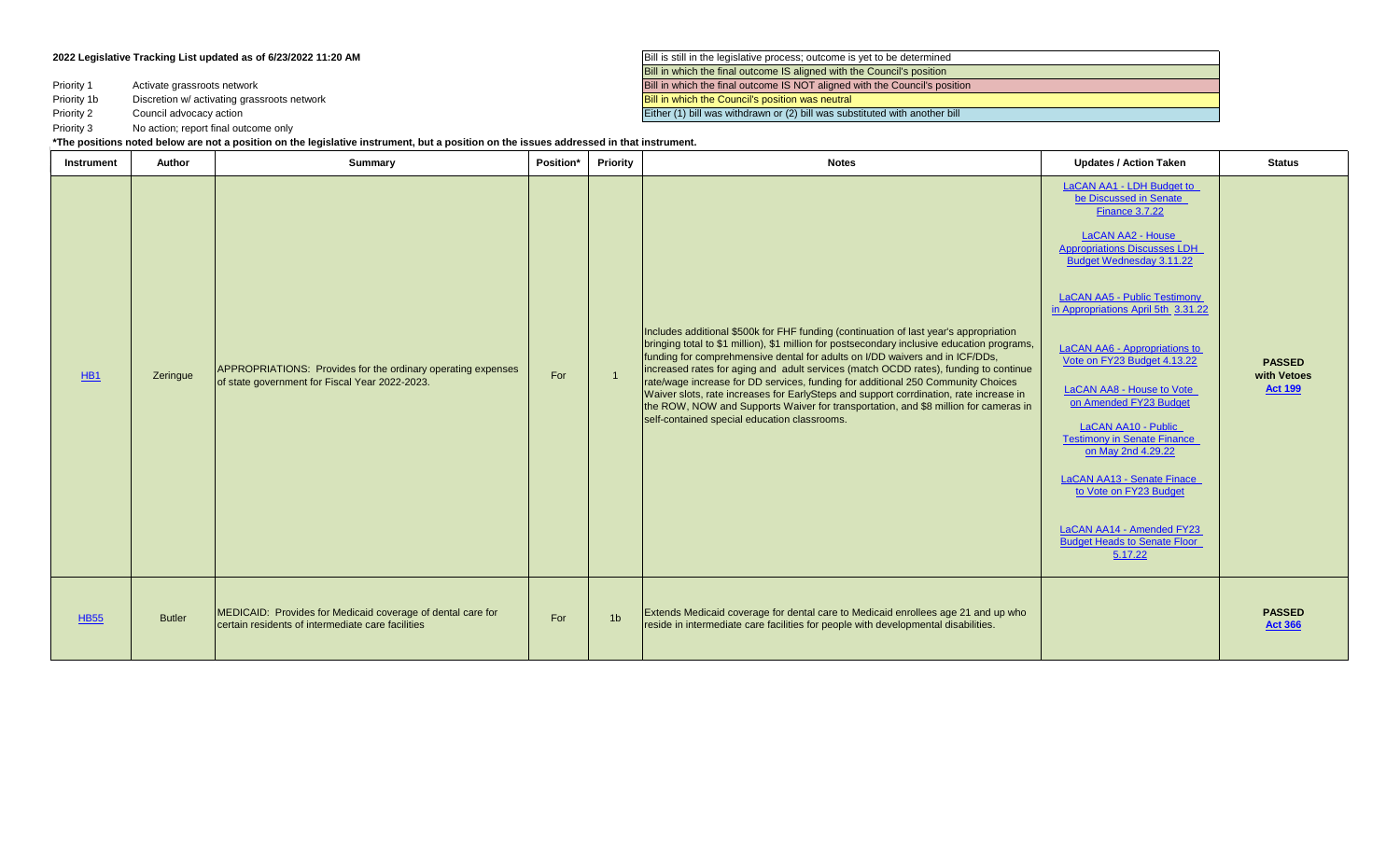| Instrument   | Author           | <b>Summary</b>                                                                                                                                                                                  | Position* | <b>Priority</b> | <b>Notes</b>                                                                                                                                                                                                                                                                                                                                                                                                                                                                                         | <b>Updates / Action Taken</b>                                                                                                                                                                                                                                                                                                                                                                                                                                                                                                                                            | <b>Status</b>                                                                  |
|--------------|------------------|-------------------------------------------------------------------------------------------------------------------------------------------------------------------------------------------------|-----------|-----------------|------------------------------------------------------------------------------------------------------------------------------------------------------------------------------------------------------------------------------------------------------------------------------------------------------------------------------------------------------------------------------------------------------------------------------------------------------------------------------------------------------|--------------------------------------------------------------------------------------------------------------------------------------------------------------------------------------------------------------------------------------------------------------------------------------------------------------------------------------------------------------------------------------------------------------------------------------------------------------------------------------------------------------------------------------------------------------------------|--------------------------------------------------------------------------------|
| <b>SB45</b>  | Foil             | SPECIAL EDUCATION: Requires all public school governing<br>authorities to adopt certain policies relative to cameras in certain<br>classrooms by December 31, 2022.                             | For       | $\overline{1}$  | If passed, would amend Act 456 of 2021 which requires all public school governing<br>authorities to adopt policies relative to cameras in self-contained special education<br>classrooms. Strengthens language to clarify that a policy should be developed despite<br>the lack of funding, policies are to be created by December 31st, and policies should<br>be submitted to DOE by January 15th and within ten days of updates to policies.                                                      | Staff continues to stay in contact with<br>Sen. Foil's office to address additional<br>concerns for funding and oversight.<br><b>LaCAN AA3 - Senate</b><br><b>Education Needs to Hear from</b><br><b>You About Cameras in Special</b><br><b>Education Classrooms 3.22.22</b><br>LaCAN AA4 - Cameras in<br><b>SpEd Classrooms on Senate</b><br>Floor Today 3.29.22<br>LaCAN AA11 - House<br>Education to Discuss Cameras in Self-<br><b>Contained Classrooms 5.6.22</b><br>LaCAN AA15 - House to Debate Self-<br><b>Contained Special Education</b><br>Classrooms 5.25.22 | <b>PASSED</b><br><b>Act 588</b>                                                |
| <b>SB192</b> | Boudreaux        | POSTSECONDARY ED: Provides for the Postsecondary Inclusive<br>Education Fund for funding programs for students with intellectual<br>disabilities.                                               | For       | $\mathbf{1}$    |                                                                                                                                                                                                                                                                                                                                                                                                                                                                                                      | <b>LaCAN AA7 - Opportunities for</b><br><b>Postsecondary Inclusive</b><br><b>Education Headed to Senate</b><br><b>Finance 4.14.22</b><br>LaCAN AA12 - Postsecondary<br><b>Inclusive Education Options</b><br><b>Headed to House Education 5.13.22</b><br>LaCAN AA16 - House to Debate<br>Postsecondary Inclusive Education<br>Opportunities 6.1.22                                                                                                                                                                                                                       | Sent to Governor                                                               |
| <b>HB33</b>  | <b>DeVillier</b> | SCHOOLS/CHOICE: Creates and provides for a program to provide<br>state funding for the education of students not enrolled in public<br>school                                                   | Against   | 1 <sub>b</sub>  | As written, proposed legislation takes funding away from public schools and does not<br>promote an inclusive education setting. Also, these programs may exclude students<br>with disabilities from this program by limiting their access to services provided by the<br>school(s) and/or make it difficult for parents to access needed special education<br>services for their child. Most private education entities are not required to provide<br>accommodations to students with disabilities. | Shared letter of opposition with<br>Rep. DeVillier 4/6/22<br>LaCAN AA9 - ESAs and<br><b>Impacts on Students with</b><br>Disabilities 4.23.22                                                                                                                                                                                                                                                                                                                                                                                                                             | <b>DID NOT PASS</b><br><b>Failed to Complete</b><br><b>Legislative Process</b> |
| <b>HB452</b> | Freiberg         | SCHOOLS/CHOICE: Creates and provides for a program to provide<br>state funding for the education of certain students who have been<br>victims of bullying and are not enrolled in public school | Against   | 1 <sub>b</sub>  | As written, proposed legislation takes funding away from public schools and does not<br>promote an inclusive education setting. Also, these programs may exclude students<br>with disabilities from this program by limiting their access to services provided by the<br>school(s) and/or make it difficult for parents to access needed special education<br>services for their child. Most private education entities are not required to provide<br>accommodations to students with disabilities. | Shared letter of opposition with<br>Rep. Freiberg 4/6/22<br>LaCAN AA9 - ESAs and<br><b>Impacts on Students with</b><br>Disabilities 4.23.22                                                                                                                                                                                                                                                                                                                                                                                                                              | <b>DID NOT PASS</b><br><b>Failed to Complete</b><br><b>Legislative Process</b> |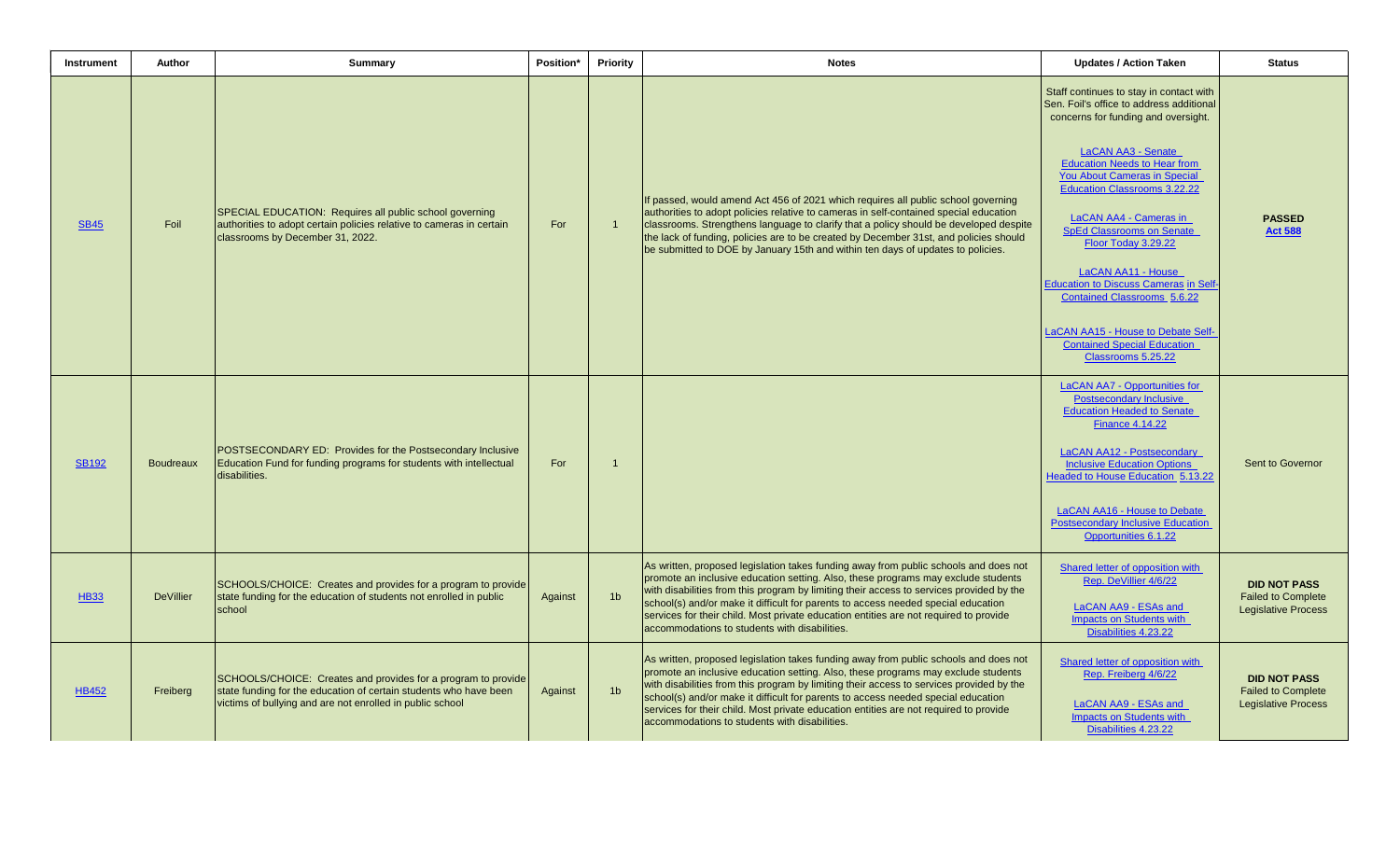| <b>Instrument</b> | Author          | <b>Summary</b>                                                                                                                                                      | Position*      | Priority       | <b>Notes</b>                                                                                                                                                                                                                                                                                                                                                                                                                                                                                         | <b>Updates / Action Taken</b>                                                                                                                    | <b>Status</b>                                                                  |
|-------------------|-----------------|---------------------------------------------------------------------------------------------------------------------------------------------------------------------|----------------|----------------|------------------------------------------------------------------------------------------------------------------------------------------------------------------------------------------------------------------------------------------------------------------------------------------------------------------------------------------------------------------------------------------------------------------------------------------------------------------------------------------------------|--------------------------------------------------------------------------------------------------------------------------------------------------|--------------------------------------------------------------------------------|
| <b>HB824</b>      | Schlegel        | SCHOOLS/CHOICE: Creates and provides for a program to provide<br>state funding for the education of students not enrolled in a public<br>school                     | Against        | 1 <sub>b</sub> | As written, proposed legislation takes funding away from public schools and does not<br>promote an inclusive education setting. Also, these programs may exclude students<br>with disabilities from this program by limiting their access to services provided by the<br>school(s) and/or make it difficult for parents to access needed special education<br>services for their child. Most private education entities are not required to provide<br>accommodations to students with disabilities. | Shared letter of opposition with<br>Rep. Schlegel 4/6/22<br>LaCAN AA9 - ESAs and<br>Impacts on Students with<br>Disabilities 4.23.22             | <b>DID NOT PASS</b><br><b>Failed to Complete</b><br><b>Legislative Process</b> |
| <b>HB838</b>      | Garafola        | SCHOOLS/CHOICE: Creates and provides for a program to provide<br>state funding for the education of students not enrolled in a public<br>school                     | Against        | 1 <sub>b</sub> | As written, proposed legislation takes funding away from public schools and does not<br>promote an inclusive education setting. Also, these programs may exclude students<br>with disabilities from this program by limiting their access to services provided by the<br>school(s) and/or make it difficult for parents to access needed special education<br>services for their child. Most private education entities are not required to provide<br>accommodations to students with disabilities. | Shared letter of opposition with<br>Rep. Garafola 4/6/22<br>LaCAN AA9 - ESAs and<br><b>Impacts on Students with</b><br>Disabilities 4.23.22      | <b>DID NOT PASS</b><br><b>Failed to Complete</b><br><b>Legislative Process</b> |
| <b>SB203</b>      | <b>Hewitt</b>   | FUNDS/FUNDING: Creates an education savings account for<br>certain students reading below grade level.                                                              | Against        | 1 <sub>b</sub> | As written, proposed legislation takes funding away from public schools and does not<br>promote an inclusive education setting. Also, these programs may exclude students<br>with disabilities from this program by limiting their access to services provided by the<br>school(s) and/or make it difficult for parents to access needed special education<br>services for their child. Most private education entities are not required to provide<br>accommodations to students with disabilities. | Shared letter of opposition with Sen.<br><b>Hewitt 4/6/22</b><br>LaCAN AA9 - ESAs and<br>Impacts on Students with<br>Disabilities 4.23.22        | <b>DID NOT PASS</b><br><b>Vetoed by Governor</b>                               |
| <b>SB260</b>      | <b>Hewitt</b>   | FUNDS/FUNDING: Provides relative to the Community<br>and Family Support System Fund.                                                                                | <b>Neutral</b> | 1 <sub>b</sub> |                                                                                                                                                                                                                                                                                                                                                                                                                                                                                                      |                                                                                                                                                  | <b>PASSED</b><br><b>Act 242</b>                                                |
|                   |                 |                                                                                                                                                                     |                |                |                                                                                                                                                                                                                                                                                                                                                                                                                                                                                                      |                                                                                                                                                  |                                                                                |
| <b>HB194</b>      | <b>Butler</b>   | SCHOOLS/CHOICE: Creates and provides for a program to provide<br>state funding for the education of students with exceptionalities not<br>enrolled in public school | Against        | $\overline{2}$ | As written, proposed legislation takes funding away from public schools and may not<br>promote an inclusive education setting. Also most private education entities are not<br>required to provide accommodations to students with disabilities.                                                                                                                                                                                                                                                     | Shared letter of opposition with Rep.<br><b>Butler 4/6/22</b><br>LaCAN AA9 - ESAs and<br><b>Impacts on Students with</b><br>Disabilities 4.23.22 | <b>DID NOT PASS</b><br><b>Vetoed by Governor</b>                               |
| <b>HB227</b>      | Wright          | SCHOOLS/CHOICE: Creates and provides for a program to provide<br>state funding for the education of students with exceptionalities not<br>enrolled in public school | Against        | $\overline{2}$ | As written, proposed legislation takes funding away from public schools and may not<br>promote an inclusive education setting. Also most private education entities are not<br>required to provide accommodations to students with disabilities.                                                                                                                                                                                                                                                     | Shared letter of opposition with Rep.<br><b>Wright 4/6/22</b><br>LaCAN AA9 - ESAs and<br>Impacts on Students with<br>Disabilities 4.23.22        | <b>DID NOT PASS</b><br><b>Failed to Complete</b><br><b>Legislative Process</b> |
| <b>HB645</b>      | Magee           | FUNDS/FUNDING: Establishes the Community Options Waiver<br>Fund and provides for dedication of revenues and use of monies in<br>the fund                            | For            | $\overline{2}$ | Modeled after the NOW Fund.                                                                                                                                                                                                                                                                                                                                                                                                                                                                          | Ex. Director shared the Council's<br>support of this issue with<br>Appropriations 4.11.22                                                        | <b>DID NOT PASS</b><br><b>Failed to Complete</b><br><b>Legislative Process</b> |
|                   |                 | <b>TRUSTS: Provides relative to irrevocable trusts for individuals</b>                                                                                              |                |                |                                                                                                                                                                                                                                                                                                                                                                                                                                                                                                      |                                                                                                                                                  | <b>PASSED</b>                                                                  |
| <b>HB58</b>       | G. Miller       | interdicted                                                                                                                                                         | <b>Neutral</b> | $\overline{3}$ |                                                                                                                                                                                                                                                                                                                                                                                                                                                                                                      |                                                                                                                                                  | <b>Act 22</b>                                                                  |
| <b>HB80</b>       | <b>Edmonds</b>  | BUDGETARY CONTROLS: Restricts spending of state general<br>fund revenue-direct to 98% of the official forecast                                                      | Against        | $\overline{3}$ |                                                                                                                                                                                                                                                                                                                                                                                                                                                                                                      |                                                                                                                                                  | <b>DID NOT PASS</b><br><b>Failed to Complete</b><br><b>Legislative Process</b> |
| <b>HB90</b>       | <b>Marcelle</b> | HEALTH/LDH: Creates the office on women's health within the La.<br>Department of Health and provides for the<br>duties and functions of the office                  | For            | -3             |                                                                                                                                                                                                                                                                                                                                                                                                                                                                                                      |                                                                                                                                                  | <b>DID NOT PASS</b><br><b>Failed to Complete</b><br><b>Legislative Process</b> |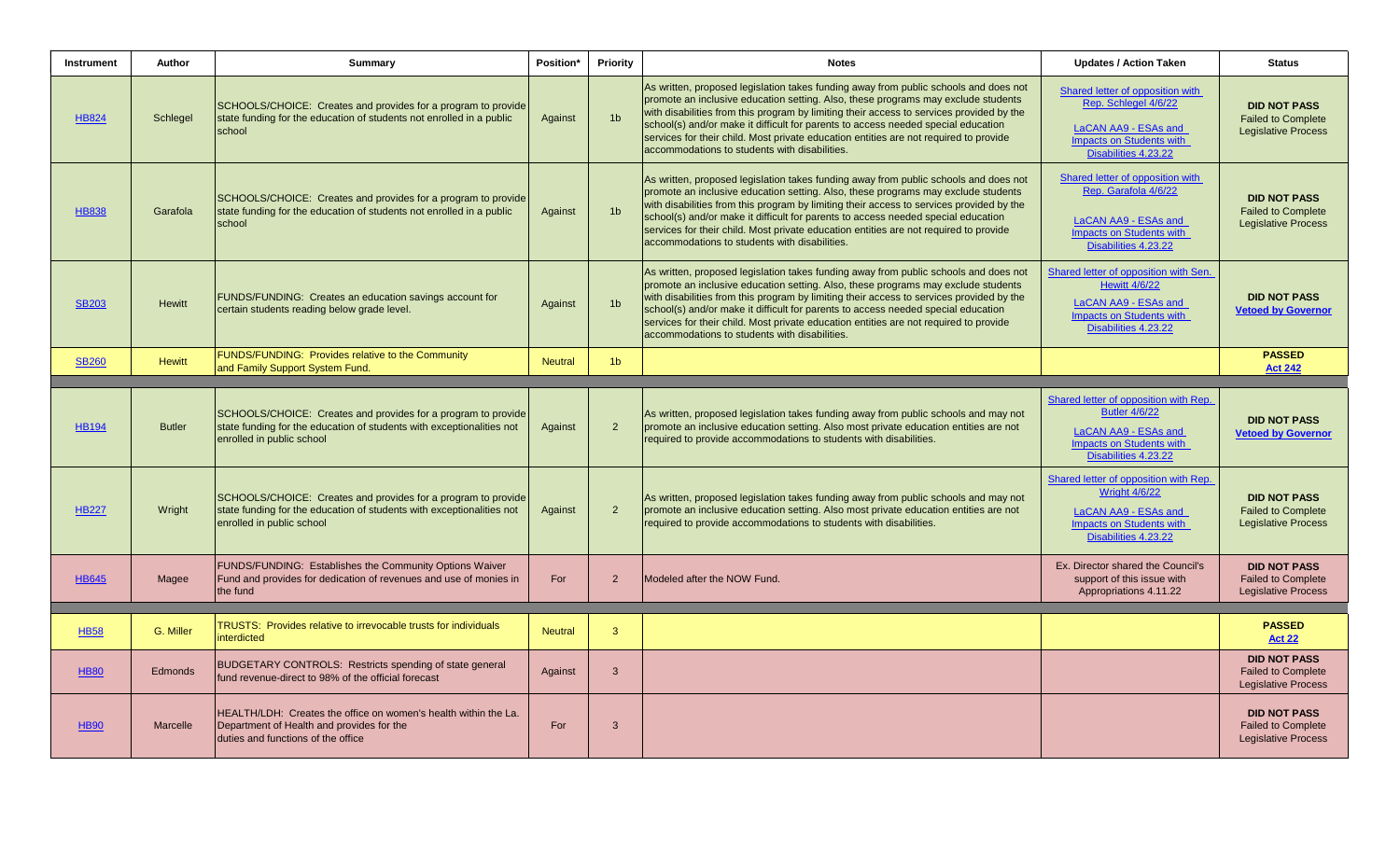| Instrument   | Author          | <b>Summary</b>                                                                                                                                                                                                     | Position*      | Priority       | <b>Notes</b>                                                                                                                                                                                                                                                                                                                                                            | <b>Updates / Action Taken</b> | <b>Status</b>                                                                  |
|--------------|-----------------|--------------------------------------------------------------------------------------------------------------------------------------------------------------------------------------------------------------------|----------------|----------------|-------------------------------------------------------------------------------------------------------------------------------------------------------------------------------------------------------------------------------------------------------------------------------------------------------------------------------------------------------------------------|-------------------------------|--------------------------------------------------------------------------------|
| <b>HB106</b> | Green           | <b>CRIMINAL/SENTENCING: Eliminates the death penalty</b>                                                                                                                                                           | <b>Neutral</b> | $\overline{3}$ | While it has been deemed unconstitutional to execute someone with an intellectual<br>disability, lack of or inadequate legal representation and the burdensome evidence<br>requirements may still lead to individuals with intellectual disabilities receiving a death<br>penalty sentence.                                                                             |                               | <b>DID NOT PASS</b><br><b>Failed to Complete</b><br><b>Legislative Process</b> |
| HB136        | <b>Marino</b>   | EDUCATION: Requires dyslexia education as a component of<br>teacher education programs                                                                                                                             | For            | $\mathbf{3}$   | Proposed law requires that teacher education programs include at least three credit<br>hours on teaching students with dyslexia                                                                                                                                                                                                                                         |                               | <b>PASSED</b><br><b>Act 607</b>                                                |
| <b>HB143</b> | <b>Butler</b>   | STATE AGENCIES: Provides for development and<br>implementation by state agencies of policies, training, and reporting<br>relative to compliance with requirements of the Americans with<br><b>Disabilities Act</b> | For            | $\mathbf{3}$   |                                                                                                                                                                                                                                                                                                                                                                         |                               | <b>PASSED</b><br><b>Act 103</b>                                                |
| HB146        | Owen            | CIVIL/INTERDICTION: Provides relative to consent with regard to<br>certain medical procedures                                                                                                                      | <b>Neutral</b> | $\mathbf{3}$   | Currently individuals that are interdicted are not able to make these<br>decisions. While this law does help take that individual's wishes into account, there is<br>still some concern about how effective this would be in allowing someone to express<br>their wishes and impacts it may have on the<br>need for medically necessary or even life saving procedures. |                               | <b>DID NOT PASS</b><br><b>Failed to Complete</b><br><b>Legislative Process</b> |
| <b>HB190</b> | <b>Johnson</b>  | MEDICAL MARIJUANA: Authorizes certain nurse practitioners to<br>recommend medical marijuana to patients                                                                                                            | <b>Neutral</b> | $\mathbf{3}$   |                                                                                                                                                                                                                                                                                                                                                                         |                               | <b>PASSED</b><br><b>Act 444</b>                                                |
| <b>HB222</b> | <b>Marcelle</b> | STUDENT/DISCIPLINE: Provides relative to out-of-school<br>suspensions and expulsions of public school students                                                                                                     | <b>Neutral</b> | $\mathbf{3}$   |                                                                                                                                                                                                                                                                                                                                                                         |                               | <b>DID NOT PASS</b><br><b>Failed to Complete</b><br><b>Legislative Process</b> |
| <b>HB226</b> | Turner          | <b>HEALTH CARE: Enacts the Louisiana Healthcare Workforce</b><br><b>Training Law</b>                                                                                                                               | For            | $\mathbf{3}$   | Proposed law requires that the council, in carrying out its duties, shall give<br>primary consideration to increasing workforce diversity and furthering improved access,<br>quality, and equity of health care for underserved communities, Medicaid-eligible<br>individuals and families, and other<br>medically needy populations.                                   |                               | <b>DID NOT PASS</b><br><b>Failed to Complete</b><br><b>Legislative Process</b> |
| <b>HB229</b> | Green           | EMPLOYMENT/WAGES-MINIMUM: (Constitutional Amendment)<br>Establishes a state minimum wage                                                                                                                           | For            | $\mathbf{3}$   | Increasing minimum wage may help address the direct support workforce crisis.                                                                                                                                                                                                                                                                                           |                               | <b>DID NOT PASS</b>                                                            |
| <b>HB257</b> | Landry          | LESSOR/LESSEE: Provides relative to lease termination in certain<br>conditions                                                                                                                                     | For            | $\mathbf{3}$   | Proposed law provides that lessees who are at least 60 years old or with a physical or<br>mental disability may terminate their residential lease agreement prior to the term of the<br>lease if their physical or mental condition requires their relocation to a new dwelling for<br>care or treatment.                                                               |                               | <b>DID NOT PASS</b><br><b>Failed to Complete</b><br><b>Legislative Process</b> |
| <b>HB269</b> | <b>Nelson</b>   | <b>STUDENTS: Prohibits promotion to the fourth grade of</b><br>certain students whose reading deficiencies have not been<br>remedied by the end of the third grade                                                 | <b>Neutral</b> | $\mathbf{3}$   |                                                                                                                                                                                                                                                                                                                                                                         |                               | <b>DID NOT PASS</b>                                                            |
| HB291        | Edmonds         | NURSING HOMES: Requires all nursing homes to maintain in<br>effect emergency preparedness plans<br>approved by the La. Department of Health                                                                        | For            | $\mathbf{3}$   | Includes representative from Disability Rights Louisiana on review committee.                                                                                                                                                                                                                                                                                           |                               | <b>PASSED</b><br><b>Act 479</b>                                                |
| <b>HB311</b> | <b>Marcelle</b> | EMPLOYMENT/WAGES-MINIMUM: Establishes a state minimum<br>wage rate                                                                                                                                                 | For            | $\mathbf{3}$   | Increasing minimum wage may help address the direct support workforce crisis.                                                                                                                                                                                                                                                                                           |                               | <b>DID NOT PASS</b>                                                            |
| <b>HB315</b> | Turner          | EDUCATION/SPECIAL: Provides for the Blind and<br>Visually Impaired Student's Bill of Rights                                                                                                                        | For            | $\mathbf{3}$   |                                                                                                                                                                                                                                                                                                                                                                         |                               | <b>PASSED</b><br><b>Act 617</b>                                                |
| <b>HB337</b> | <b>Hilferty</b> | MOTOR VEHICLES: Establishes a special identification card<br>designation for persons with autism spectrum disorder                                                                                                 | For            | $\mathbf{3}$   |                                                                                                                                                                                                                                                                                                                                                                         |                               | <b>PASSED</b><br><b>Act 210</b>                                                |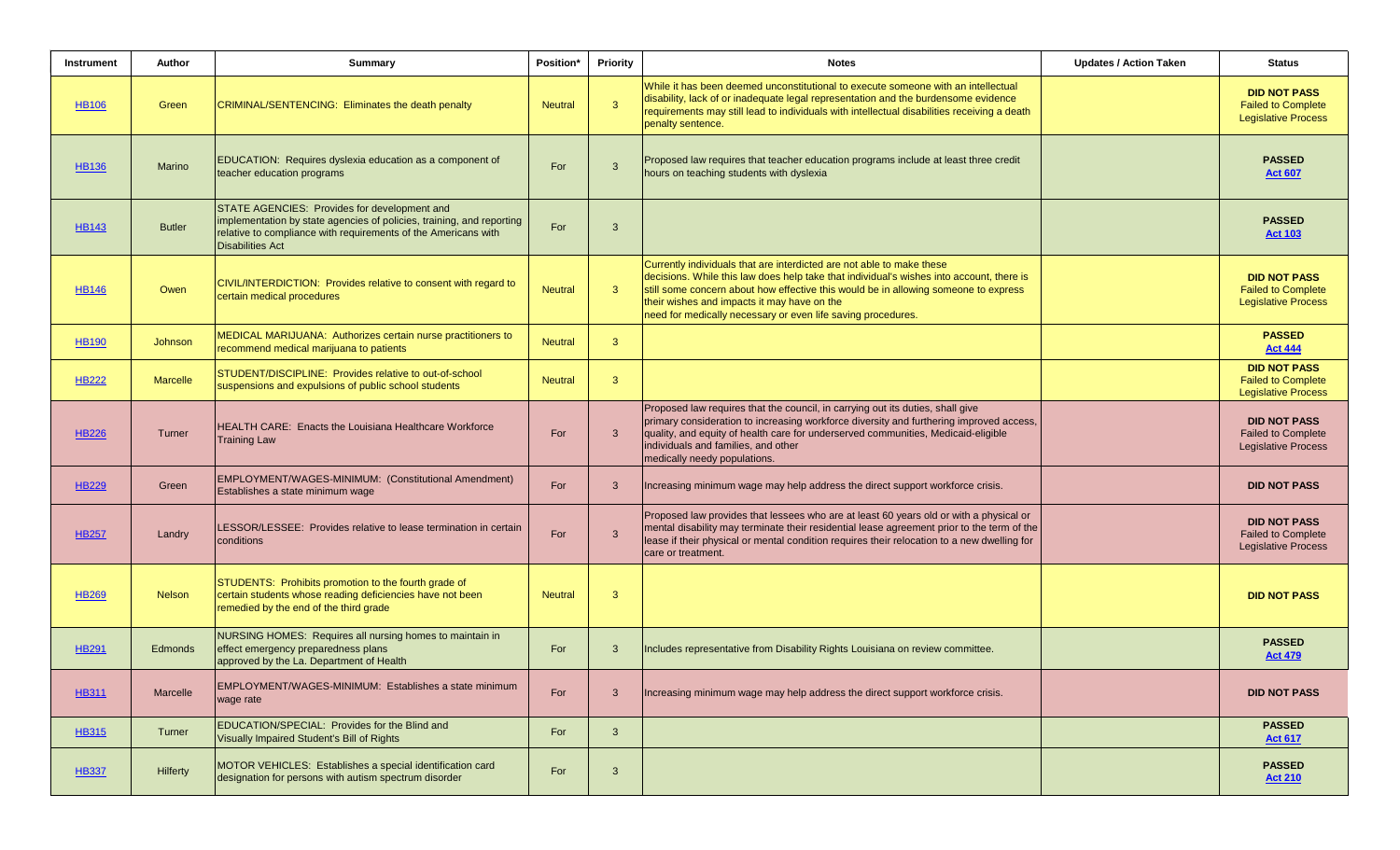| Instrument   | Author           | Summary                                                                                                                                                                                                     | Position*      | Priority     | <b>Notes</b>                                                                                                                                                                                                                                                                                                                                                       | <b>Updates / Action Taken</b> | <b>Status</b>                                                                  |
|--------------|------------------|-------------------------------------------------------------------------------------------------------------------------------------------------------------------------------------------------------------|----------------|--------------|--------------------------------------------------------------------------------------------------------------------------------------------------------------------------------------------------------------------------------------------------------------------------------------------------------------------------------------------------------------------|-------------------------------|--------------------------------------------------------------------------------|
| <b>HB346</b> | Thompson         | STUDENT/LOANS-SCHOLARSHP: Provides for a program and a<br>fund for the purpose of providing scholarships for students in<br>approved teacher preparation programs                                           | For            | 3            | If passed, advocacy with LDOE should continue as they develop policies for the<br>program in hopes that funding could be used to help increase teachers going into<br>special education field.                                                                                                                                                                     |                               | <b>PASSED</b><br><b>Act 463</b>                                                |
| <b>HB384</b> | Wheat            | HEALTH CARE/FACILITIES: Requires pediatric day health care<br>facilities to provide for installation and operation of cameras at their<br>premises                                                          | For            | 3            |                                                                                                                                                                                                                                                                                                                                                                    |                               | <b>PASSED</b><br><b>Act 619</b>                                                |
| <b>HB416</b> | Marino           | STUDENTS: Provides relative to screening of students for dyslexia<br>and other impediments to learning                                                                                                      | For            | $\mathbf{3}$ |                                                                                                                                                                                                                                                                                                                                                                    |                               | <b>PASSED</b><br><b>Act 622</b>                                                |
| <b>HB451</b> | Carpenter        | SCHOOLS/CHARTER: Requires the State Board of<br>Elementary and Secondary Education to consider the potential fiscal<br>impact on the local school system when reviewing a Type 2 charter<br>school proposal | For            | 3            |                                                                                                                                                                                                                                                                                                                                                                    |                               | <b>DID NOT PASS</b>                                                            |
| <b>HB524</b> | Lyons            | EXCEPTIONAL PERSONS: Establishes a program for needs<br>assessment and coordination of services for people with disabilities<br>affected by disasters                                                       | For            | 3            |                                                                                                                                                                                                                                                                                                                                                                    |                               | Sent to Governor                                                               |
| <b>HB611</b> | <b>Selders</b>   | HEALTH CARE/FACILITIES: Provides relative to the facility need<br>review process for healthcare facilities and providers                                                                                    | <b>Neutral</b> | 3            |                                                                                                                                                                                                                                                                                                                                                                    |                               | <b>DID NOT PASS</b><br><b>Failed to Complete</b><br><b>Legislative Process</b> |
| <b>HB624</b> | Pressly          | HEALTH CARE/PROVIDERS: Includes behavioral health<br>services providers within the definition of "healthcare provider" in the<br>La. Telehealth Access Act                                                  | For            | 3            |                                                                                                                                                                                                                                                                                                                                                                    |                               | <b>DID NOT PASS</b><br><b>Failed to Complete</b><br><b>Legislative Process</b> |
| <b>HB649</b> | Hilferty         | STUDENT/DISCIPLINE: Prohibits corporal punishment in public<br>schools                                                                                                                                      | For            | $\mathbf{3}$ | Corporal punishment is banned for students with disabilities but many students with<br>disabilities have not been identified and do not have IEPs, 504 plans, Behavior plans,<br>etc. in place leaving them unprotected. An amendment was added that would allow<br>parents to opt in granting the school permission to use corporal punishment on their<br>child. |                               | <b>DID NOT PASS</b><br><b>Failed to Complete</b><br><b>Legislative Process</b> |
| <b>HB709</b> | <b>Selders</b>   | HEALTH/BEHAVIORAL: Authorizes behavioral health<br>services providers to furnish services to clients and patients<br>regardless of those persons' location within the<br>state                              | For            | 3            |                                                                                                                                                                                                                                                                                                                                                                    |                               | <b>PASSED</b><br><b>Act 390</b>                                                |
| <b>HB784</b> | <b>Duplessis</b> | HEALTH: Provides relative to universal perinatal mood disorder<br>screening for primary care doctors                                                                                                        | For            | $\mathbf{3}$ |                                                                                                                                                                                                                                                                                                                                                                    |                               | <b>PASSED</b><br><b>Act 188</b>                                                |
| <b>HB827</b> | Gadberry         | HEALTH/CHILDREN: Provides relative to screening of children for<br>autism spectrum disorder                                                                                                                 | For            | 3            |                                                                                                                                                                                                                                                                                                                                                                    |                               | <b>PASSED</b><br><b>Act 356</b>                                                |
| <b>HB880</b> | Carter           | EMPLOYMENT/WAGES-MINIMUM: Establishes a state minimum<br>wage rate                                                                                                                                          | For            | 3            | Increasing minimum wage may help address the direct support workforce crisis.                                                                                                                                                                                                                                                                                      |                               | <b>DID NOT PASS</b><br>Failed to Complete<br><b>Legislative Process</b>        |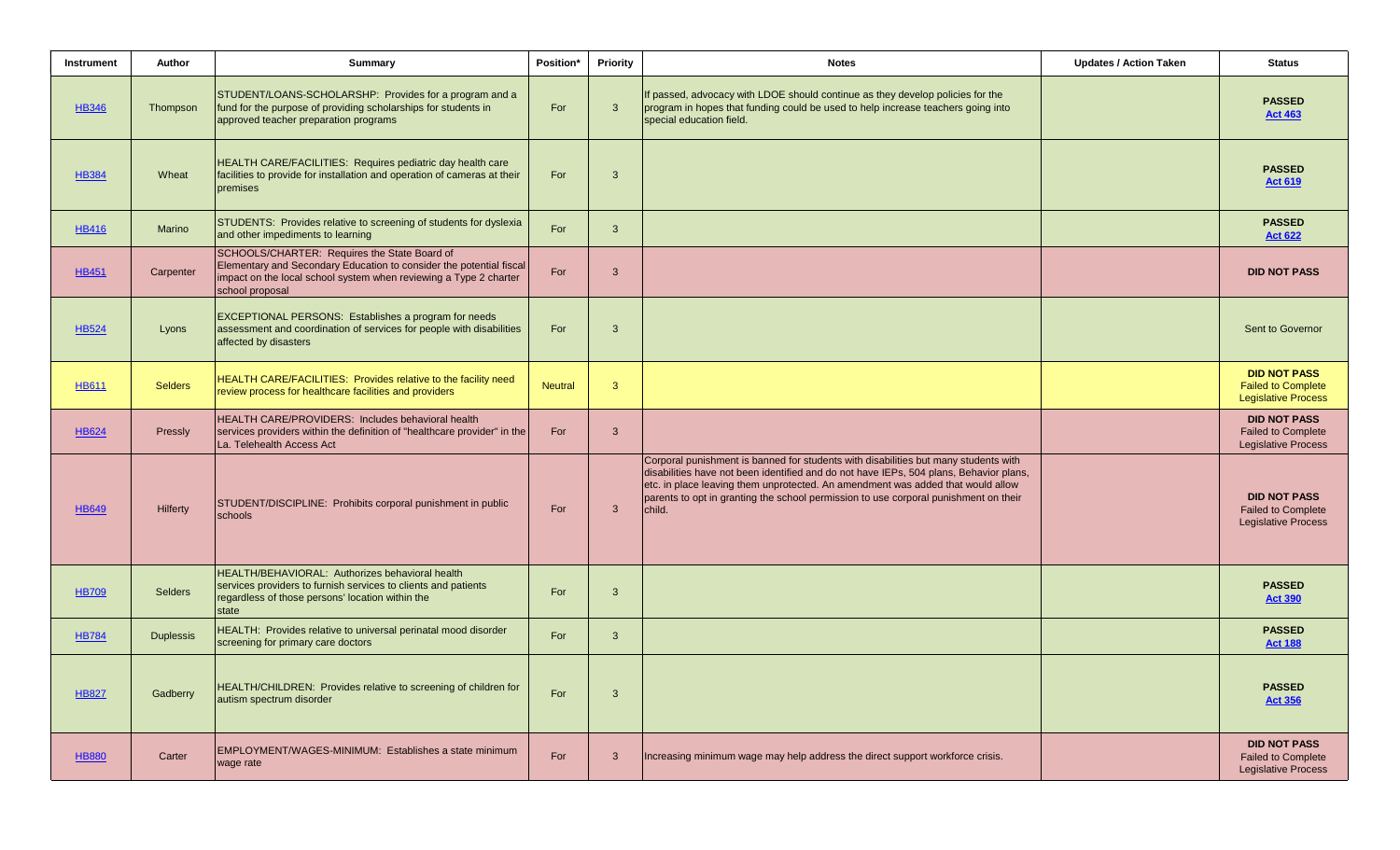| Instrument    | Author        | Summary                                                                                                                             | Position*      | <b>Priority</b> | <b>Notes</b>                                                                                                                                                                    | <b>Updates / Action Taken</b> | <b>Status</b>                                                                  |
|---------------|---------------|-------------------------------------------------------------------------------------------------------------------------------------|----------------|-----------------|---------------------------------------------------------------------------------------------------------------------------------------------------------------------------------|-------------------------------|--------------------------------------------------------------------------------|
| <b>HB914</b>  | Crews         | SCHOOLS: Provides relative to treatment of students with seizure<br>disorders and training of school employees                      | For            | $\mathbf{3}$    |                                                                                                                                                                                 |                               | <b>PASSED</b><br><b>Act 562</b>                                                |
| HB933         | Stagni        | NURSING HOMES: Provides relative to emergency preparedness<br>among licensed nursing homes                                          | For            | $\mathbf{3}$    |                                                                                                                                                                                 |                               | <b>PASSED</b><br><b>Act 522</b>                                                |
| <b>HB940</b>  | Freiberg      | SCHOOLS/CHARTER: Provides relative to student enrollment at<br>charter schools                                                      | Against        | $\mathbf{3}$    | This could potentially allow charter schools to not serve students with disabilities and<br>students who are economically disadvantaged.                                        |                               | <b>DID NOT PASS</b><br><b>Failed to Complete</b><br><b>Legislative Process</b> |
| <b>HB946</b>  | <b>Miller</b> | EDUCATION/SPECIAL: Provides relative to the membership and<br>reports of special education advisory councils                        | For            | 3               |                                                                                                                                                                                 |                               | <b>PASSED</b><br><b>Act 576</b>                                                |
| <b>HB1012</b> | Lyons         | MEDICAID: Provides relative to nonemergency medical<br>transportation services within the La. Medicaid program                      | For            | $\mathbf{3}$    |                                                                                                                                                                                 |                               | <b>PASSED</b><br><b>Act 638</b>                                                |
| <b>SB30</b>   | <b>Mills</b>  | HEALTH SERVICES: Provides relative to facility need review.                                                                         | For            | $\overline{3}$  | Proposed law identifies the healthcare providers that are subject to facility need review<br>and provides for the creation and composition of a facility need review committee. |                               | <b>PASSED</b><br><b>Act 531</b>                                                |
| <b>SB33</b>   | <b>Mills</b>  | NURSING HOMES: Provides relative to alternate electrical power<br>sources in nursing facilities.                                    | For            | $\mathbf{3}$    |                                                                                                                                                                                 |                               | <b>PASSED</b><br><b>Act 253</b>                                                |
| <b>SB74</b>   | <b>Hewitt</b> | ELECTION CODE: Provides relative to the qualification of poll<br>watchers.                                                          | For            | $\mathbf{3}$    | Proposed legislation would remove stipulation that individuals who require assistance<br>to vote cannot serve as poll watchers.                                                 |                               | <b>PASSED</b><br><b>Act 178</b>                                                |
| <b>SB92</b>   | Cathey        | <b>DISCRIMINATION: Prohibits employers from discriminating against</b><br>employees due to their medical history.                   | <b>Neutral</b> | $\mathbf{3}$    |                                                                                                                                                                                 |                               | <b>DID NOT PASS</b><br><b>Failed to Complete</b><br><b>Legislative Process</b> |
| <b>SB98</b>   | <b>Hewitt</b> | HEALTH DEPARTMENT: Provides relative to the Louisiana<br>Commission for the Deaf.                                                   | For            | $\mathbf{3}$    |                                                                                                                                                                                 |                               | <b>PASSED</b><br><b>Act 128</b>                                                |
| <b>SB116</b>  | <b>Barrow</b> | HEALTH DEPARTMENT: Creates the office on women's health<br>within the Louisiana Department of Health.                               | For            | 3               |                                                                                                                                                                                 |                               | Sent to Governor                                                               |
| <b>SB154</b>  | Talbot        | HEALTH/ACC INSURANCE: Provides for health<br>insurance coverage of genetic testing for critically ill infants with no<br>diagnosis. | For            | $\mathbf{3}$    |                                                                                                                                                                                 |                               | <b>PASSED</b><br><b>Act 501</b>                                                |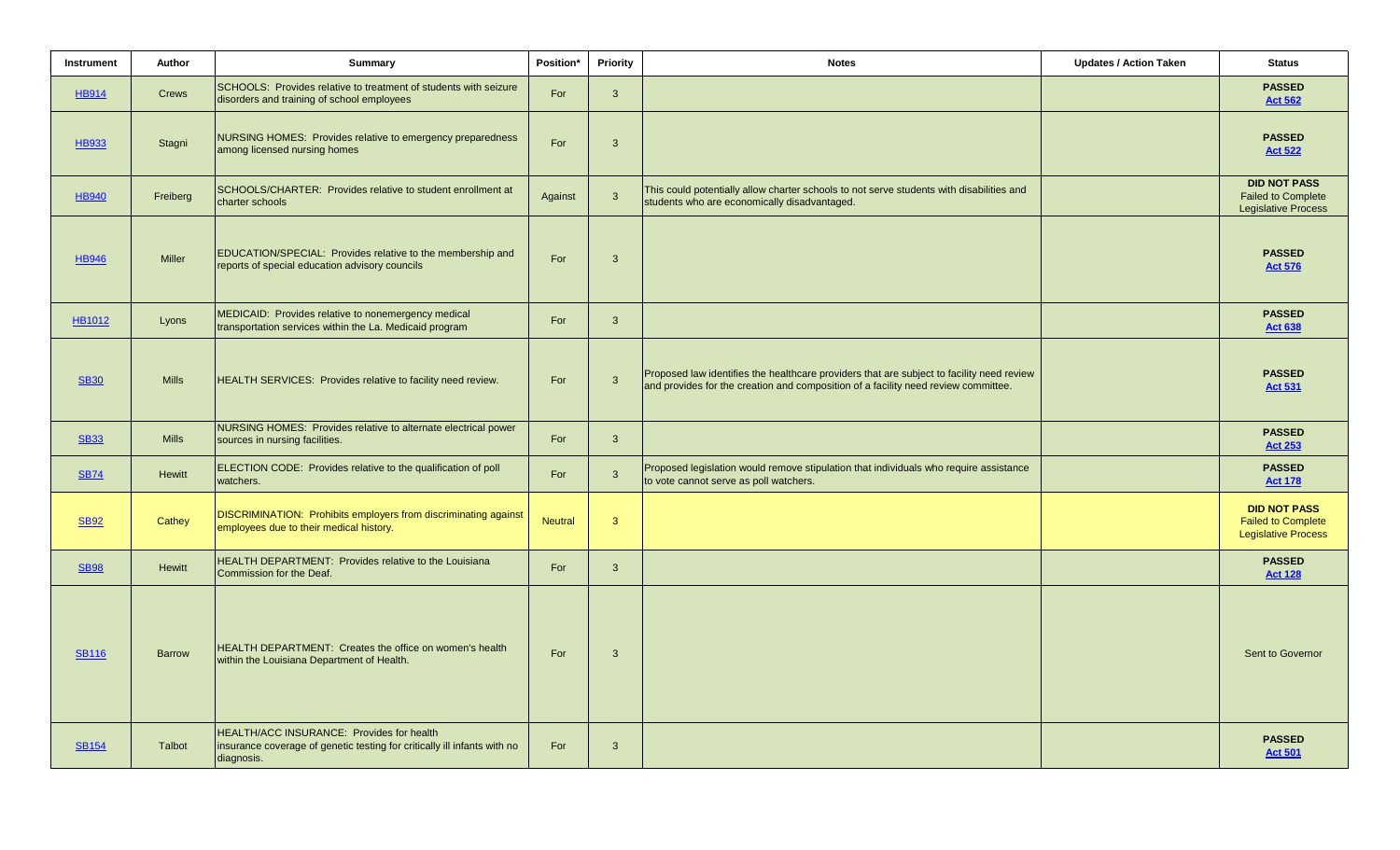| Instrument   | Author        | <b>Summary</b>                                                                                                                                                                                             | Position*      | <b>Priority</b> | <b>Notes</b>                                                                                                                                                                                                                                                                                | <b>Updates / Action Taken</b> | <b>Status</b>                                                                  |
|--------------|---------------|------------------------------------------------------------------------------------------------------------------------------------------------------------------------------------------------------------|----------------|-----------------|---------------------------------------------------------------------------------------------------------------------------------------------------------------------------------------------------------------------------------------------------------------------------------------------|-------------------------------|--------------------------------------------------------------------------------|
| <b>SB166</b> | Talbot        | NURSING HOMES: Requires nursing facilities to have<br>generators.                                                                                                                                          | For            | $\mathbf{3}$    |                                                                                                                                                                                                                                                                                             |                               | <b>DID NOT PASS</b><br><b>Failed to Complete</b><br><b>Legislative Process</b> |
| <b>SB167</b> | <b>Talbot</b> | NURSING HOMES: Provides relative to emergency preparedness<br>plans for nursing homes.                                                                                                                     | For            | $\mathbf{3}$    |                                                                                                                                                                                                                                                                                             |                               | Sent to Governor                                                               |
| <b>SB176</b> | <b>Fields</b> | SPECIAL EDUCATION: Amends the Blind Persons'<br>Literacy Rights and Education Act.                                                                                                                         | For            | $\mathbf{3}$    |                                                                                                                                                                                                                                                                                             |                               | <b>PASSED</b><br><b>Act 302</b>                                                |
| <b>SB253</b> | <b>Barrow</b> | <b>INSURANCE DEPARTMENT: Provides an unfair trade</b><br>practice if an insurer takes advantage of an insured who is a senior<br>or a special needs individual during a disaster or declared<br>emergency. | For            | $\mathbf{3}$    |                                                                                                                                                                                                                                                                                             |                               | <b>DID NOT PASS</b><br><b>Failed to Complete</b><br><b>Legislative Process</b> |
| <b>SB256</b> | <b>Barrow</b> | SCHOOLS: Requires certain assessments of a student prior to<br>suspension from school.                                                                                                                     | <b>Neutral</b> | $\mathbf{3}$    |                                                                                                                                                                                                                                                                                             |                               | <b>DID NOT PASS</b>                                                            |
| <b>SB257</b> | <b>Mills</b>  | MEDICAID: Provides relative to Medicaid coverage for continuous<br>glucose monitors.                                                                                                                       | For            | $\mathbf{3}$    |                                                                                                                                                                                                                                                                                             |                               | <b>PASSED</b><br><b>Act 241</b>                                                |
| <b>SB269</b> | <b>Barrow</b> | <b>EMPLOYMENT: Constitutional amendment to establish a state</b><br>minimum hourly wage and index future increases according to the<br>Consumer Price Index or its successor index.                        | For            | $\mathbf{3}$    | Increasing minimum wage may help address the direct support workforce crisis.                                                                                                                                                                                                               |                               | <b>DID NOT PASS</b><br><b>Failed to Complete</b><br><b>Legislative Process</b> |
| <b>SB294</b> | Jackson       | CRIME/PUNISHMENT: Eliminates the death penalty for offenses<br>committed on or after August 1, 2022, and allocates savings<br>generated to Early Childhood Education Fund literacy programs.               | For            | $\mathbf{3}$    | While it has been deemed unconstitutional to execute someone with an intellectual<br>disability, lack of or inadequate legal representation and the burdensome evidence<br>requirements may still lead to individuals with intellectual disabilities receiving a death<br>penalty sentence. |                               | <b>DID NOT PASS</b>                                                            |
| <b>SB298</b> | <b>Barrow</b> | MEDICAID: Requires the Louisiana Department of Health to<br>annually review medications, forms of treatment, and services for<br>care of Medicaid enrollees with sickle cell disease.                      | For            | $\mathbf{3}$    |                                                                                                                                                                                                                                                                                             |                               | Sent to Governor                                                               |
| <b>SB299</b> | <b>Barrow</b> | BESE: Prohibits the chartering authority from approving or renewing<br>charters of charter schools until the legislative auditor conducts<br>certain performance audits                                    | For            | $\mathbf{3}$    |                                                                                                                                                                                                                                                                                             |                               | <b>DID NOT PASS</b><br><b>Failed to Complete</b><br><b>Legislative Process</b> |
| <b>SB407</b> | <b>Bouje</b>  | SCHOOLS: Requires schools to store epinephrine in the<br>classrooms of certain students.                                                                                                                   | For            | $\mathbf{3}$    |                                                                                                                                                                                                                                                                                             |                               | <b>PASSED</b><br><b>Act 315</b>                                                |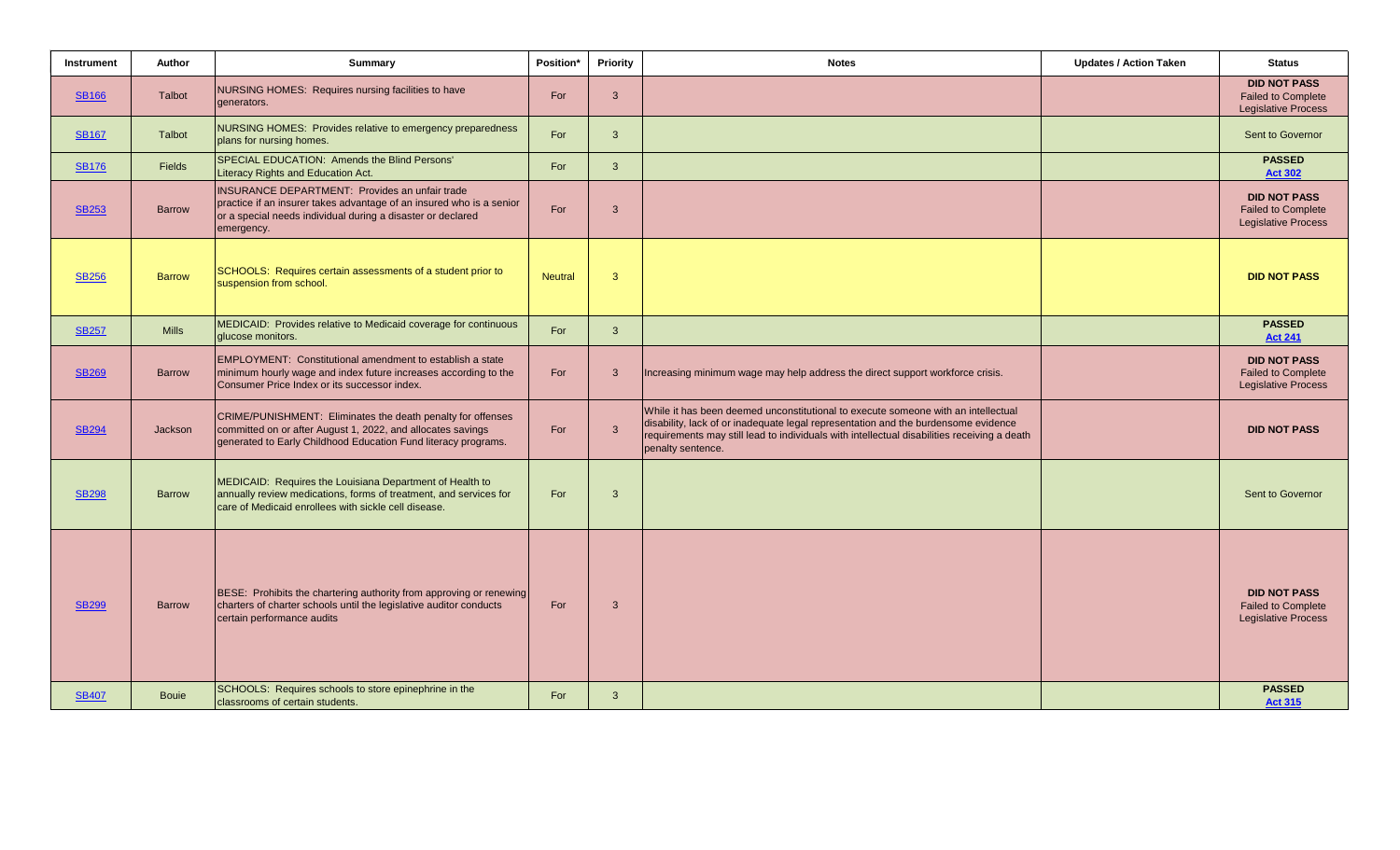| Instrument    | <b>Author</b>   | <b>Summary</b>                                                                                                                                                                                                                             | Position* | <b>Priority</b> | <b>Notes</b>                                                                                                                                                                                                                 | <b>Updates / Action Taken</b> | <b>Status</b>                                                                  |
|---------------|-----------------|--------------------------------------------------------------------------------------------------------------------------------------------------------------------------------------------------------------------------------------------|-----------|-----------------|------------------------------------------------------------------------------------------------------------------------------------------------------------------------------------------------------------------------------|-------------------------------|--------------------------------------------------------------------------------|
| <b>SB464</b>  | <b>Talbot</b>   | MEDICAID: Provides relative to Medicaid coverage for genetic<br>testing of critically ill infants with no diagnosis.                                                                                                                       | For       | 3               |                                                                                                                                                                                                                              |                               | <b>DID NOT PASS</b><br><b>Failed to Complete</b><br><b>Legislative Process</b> |
| HCR4          | <b>Butler</b>   | MEDICAID: Increases Medicaid reimbursement to intermediate<br>care facilities for resident leave of absence days                                                                                                                           | Against   | $\mathbf{3}$    | Resolution if passed would amend present administrative rule to provide that<br>reimbursement to non-state ICFs for all leave of absence days shall be increased from<br>75% to 85% of the current applicable per diem rate. |                               | <b>PASSED</b>                                                                  |
| <b>HCR14</b>  | Willard         | VOTERS/VOTING: Creates a task force to study and<br>make recommendations relative to the voting rights of people with<br>disabilities                                                                                                      | For       | 3               | Recommend more persons with disabilities be included in task force makeup.                                                                                                                                                   |                               | <b>PASSED</b>                                                                  |
| HCR38         | <b>Davis</b>    | EXCEPTIONAL PERSONS: Forms a working group to<br>study the unique needs of individuals with intellectual and<br>developmental disabilities and co-occurring behavioral health<br>conditions                                                | For       | 3               |                                                                                                                                                                                                                              |                               | <b>PASSED</b>                                                                  |
| <b>HCR39</b>  | <b>Butler</b>   | WORKFORCE DEVELOPMENT: Requests a study and<br>recommendations concerning barriers to hiring of direct support<br>professionals who provide Medicaid-covered services to people with<br>disabilities                                       | For       | 3               |                                                                                                                                                                                                                              |                               | <b>PASSED</b>                                                                  |
| HCR40         | <b>Miller</b>   | MEDICAID: Requests the La. Department of Health to<br>study and report on the costs of providing nursing services in certain<br>Medicaid-funded programs and facilities for persons with intellectual<br>and developmental<br>disabilities | For       | 3               |                                                                                                                                                                                                                              |                               | <b>PASSED</b>                                                                  |
| HCR44         | <b>Miller</b>   | HEALTH: Creates and provides for the Health Inequities and<br>Disparities in Rural Areas Task Force                                                                                                                                        | For       | $\mathbf{3}$    |                                                                                                                                                                                                                              |                               | <b>PASSED</b>                                                                  |
| <b>HCR89</b>  | <b>Miller</b>   | INSURANCE/HEALTH: Requests a study of the costs and benefits<br>of mandating coverage for therapies and treatments for PANS,<br>PANDAS, and both conditions as types of AE by private insurance<br>plans in the state of La.               | For       | 3               |                                                                                                                                                                                                                              |                               | <b>PASSED</b>                                                                  |
| <b>HCR112</b> | Amedee          | PUBLIC MEETINGS: Requests local public bodies to allow the<br>public to view and participate in meetings via<br>electronic means to the extent practicable                                                                                 | For       | $\mathbf{3}$    |                                                                                                                                                                                                                              |                               | <b>PASSED</b>                                                                  |
| <b>HR105</b>  | <b>Duplesis</b> | TRANSPORTATION: Creates a task force to study and make policy<br>recommendations relative to ridesharing options for persons with<br>disabilities                                                                                          | For       | 3               |                                                                                                                                                                                                                              |                               | <b>DID NOT PASS</b><br><b>Failed to Complete</b><br><b>Legislative Process</b> |
| <b>HR165</b>  | Carpenter       | SCHOOLS/CHARTER: Directs the State Board of Elementary and<br>Secondary Education to consider the potential fiscal impact on local<br>school systems when<br>reviewing a Type 2 charter school proposal                                    | For       | $\mathbf{3}$    |                                                                                                                                                                                                                              |                               | <b>DID NOT PASS</b><br><b>Failed to Complete</b><br><b>Legislative Process</b> |
| <b>HR173</b>  | Marcelle        | STUDENT/DISCIPLINE: Creates a task force to study<br>student behavior, mental health, and discipline                                                                                                                                       | For       | $\mathbf{3}$    |                                                                                                                                                                                                                              |                               | <b>PASSED</b>                                                                  |